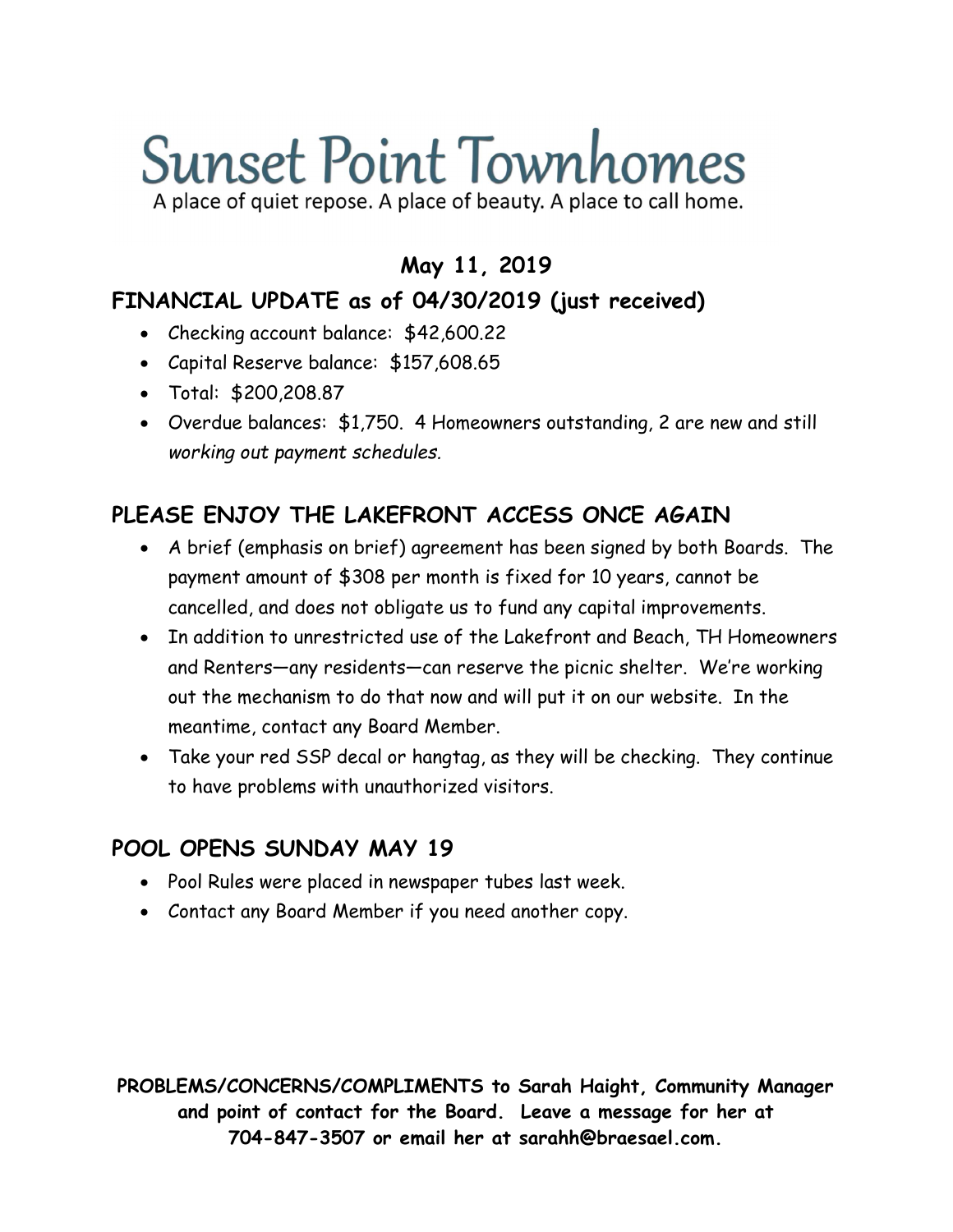### WELCOME NEW BOARD MEMBERS

- Newly elected Board Members for two-year terms are:
	- o VINCE TOOMEY, 238 Horizon Circle, and is a long-term Homeowner
	- o SARAH GREEN, 415 Canoe Court, is active on the Social Committee.
- Re-elected to a second two-year term is:
	- o LEIGH ANNE GRAVLEY, 213 Horizon Circle
- Returning Board Members in their second year are:
	- o ROGER BROWN, 208 Horizon Circle
	- o JOHN COMSTOCK, 604 Sunset Point Boulevard
- Thanks to outgoing Board Members
	- o REX REXING and BILL CALDWELL

## ELECTED OFFICERS FOR HOA BOARD 2019-2020

The CCR's require the Board Members be elected at the annual Community Meeting, and that the new Board elect their officers at their first Board Meeting.

The officers elected by the Board for 2019-2020 are

- President Roger Brown
- Vice President Vince Toomey
- Secretary Sarah Green
- Treasurer Leigh Anne Gravley (re-elected to  $2^{nd}$  term)
- At-Large John Comstock

PRESSURE WASHING...will begin at the end of May, as we continue our

standard 2-year cleaning cycle.

- All units will be cleaned, including all Ryan-installed fencing.
- This year we have added something new.
- We really need to clean the mildewed owner-installed fencing, although the CCR's prohibit using HOA funds to do so.
- Thus, we have negotiated special pricing with the vendor, who has agreed to clean both the exterior and the interior fencing at a cost of \$7 per unit.
- We encourage Homeowners to take advantage of this arrangement.
- Homeowners who do not clean the exterior of owner-installed fencing will receive a letter from the HOA.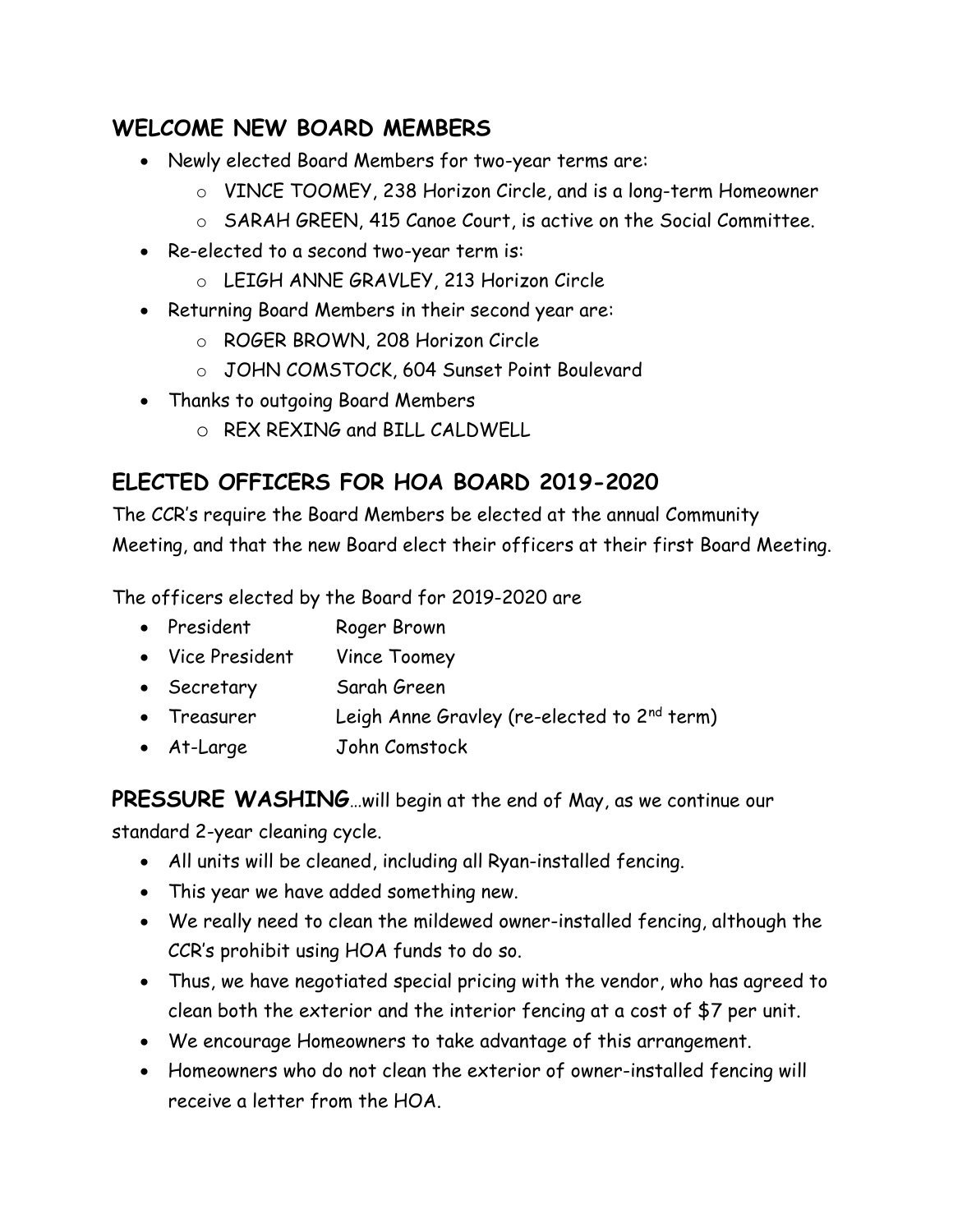#### GOOD STUFF DONE SO FAR IN 2019:

- Installation of 600+ feet new fence on the west side has been completed.
- The 600+ foot fence installed last year on the north side has been sealed with clear sealing.
- The annual termite treatment of all 20 buildings has been completed. Actually, HOA pays for termite treatment as a protection of the buildings, not because we want to do pest control. Pest control is the option of the Homeowner.
- And all of these things have been paid for in full.

### NEW LANDSCAPING COMPANY HAS STARTED.

- Carolina Landscaping of Clover
- All employees will wear distinctive uniforms
- The green dot policy will remain in force. If you have a back fence and want your interior yard cared for, a green dot on the back fence will be the signal to the landscapers to enter your yard. The green dots are available from Carol Jordan in 509 Blue Crush Court or new Board Member Vince Toomey in 238 Horizon Circle.
- Front garden policy: If the garden appears to be maintained by the Homeowner, the landscapers will not touch it unless otherwise directed. If mulch is installed (as opposed to pine needles), the landscapers will not touch.
- Vinyl fence policy—something new. Carolina Landscaping will spray a one inch barrier on the exterior of the vinyl fences to avoid potential damage from weed-eating devices.
- We have asked for pricing to create barriers on each side of our shiny new 600 feet fences to keep vegetation from growing next to the base and causing mildew and rot.
- We'll be in a transition period for a while as the new landscapers learn our Community.
- Be patient. Contact Sarah with requests.